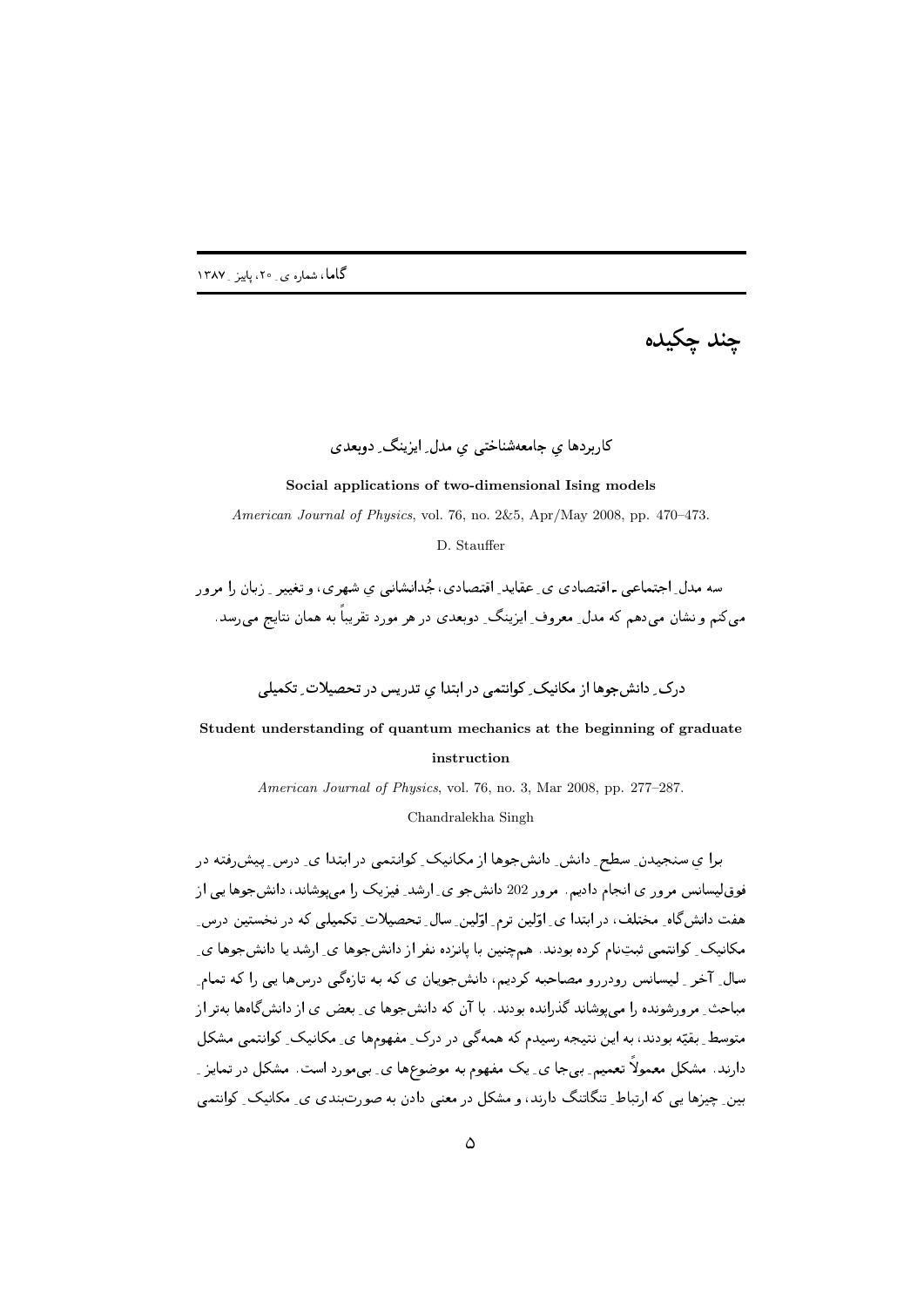حسن برجست المستخدم المستخدم المستخدم المستخدم المستخدم المستخدم المستخدم المستخدم المستخدم المستخدمات المستخدم م <del>بر د</del> پی اس برابرد به موسط است و د محمد ا  $\overline{\phantom{a}}$ 

## $300\text{--}800\,\,{\rm GeV}\,$ فزونی در الکترون ها ی پرتوها ی کیهانی با انرژی ها ی

**An excess of cosmic ray electrons at energies of 300–800 GeV**

*Nature*, vol. 456, (20 Nov 2008) pp. 362–365.

J. Chang, *et al.*

پر دی پی پی کے پارل کے بار کر کے بعد کا کہ اس کے اس کے اس کے اس کے اس کے اس کے اس کے اس کے اس کے اس کے اس کے ا لين ما در بالتي مانده الى ابرتر السرب به التر مانده الى السببيتي الله بالعربية العدة السبب الى الرئيسا ما ي یرتوها ی ِ کیهانی شدّت ی دارند که به صورت ِ توانی با افزایش ِ انرژی کم میشود (مثلا  $E^{-2.7}$ ). به ;O" W D - [- ( 0"5 - "/ " ( - / "Z " 2 -- 8 " -)- " ? + دست میدهند، که این باعث میشود عمر ِ نسبتا کوتاه ی داشته باشند (حدود ِ 10<sup>5</sup> سال) و شدّت ِ شان سر یک ایک تمک از پل با یک ایم شود استعان ِ دیگاه شدن ِ سهم ِ تاسیم ِ از شِسته ما ای اِ تردیات از سر از " ( يات خيلويا(بيات) بيس تر "ين بيس بيت يوت خروجي بي "تانسرون در يونونت بي تينها تي ن کهکشانی را، در انرژیها ی ِ 800–800 گزارش میکنیم، که نشانگر ِ چشمه ای نزدیک برا ی ِ العصرون ما بي تر الرزي السن التجا السلوانيا الميانيروا السروس ) الميات الباحثيرون ما ان الميانيا التي التي الم ا المستقال المستقال المستقال المستقال المستقال المستقال المستقال المستقال المستقال المستقل المستقل المستقل الم كالوتسا ـ كلاين با جرم ي در حدود \_ 650 650) باشند.

 $\sim$  9:  $\sim$  9:  $\sim$  9:  $\sim$  9:  $\sim$  9:  $\sim$  9:  $\sim$  9:  $\sim$  9:  $\sim$  9:  $\sim$  9:  $\sim$  9:  $\sim$  9:  $\sim$  9:  $\sim$  9:  $\sim$  9:  $\sim$  9:  $\sim$  9:  $\sim$  9:  $\sim$  9:  $\sim$  9:  $\sim$  9:  $\sim$  9:  $\sim$  9:  $\sim$  9:  $\sim$  9:  $\sim$  9:  $\sim$  9:  $\sim$ 

#### **Wick calculus**

*American Journal of Physics*, vol. 76, no. 1, Jan 2008, pp. 65–72.

Alexander Wurm, Marcus Berg

در تصريه ي ميدان ما ي توانسي معموم از «ترتيب-ِ بهتجار» ي ـ حمل ترما استفاده مي مود، به يعني مست کی حسن ترت کی حسن به مست حیث مست می شود، در متنزل مسیحین تابین کی مست از منتظر - 2 ( > ?-: &
 2 '; ( (v :?-  ")-} g4
 -)` /h E  المسر، بن تمهم المسر، و تحت - ( يا تمهم الي الرئيسي المسر، المسر، الرئيس المسر، المسر، المسر، المسر، المسر، ال